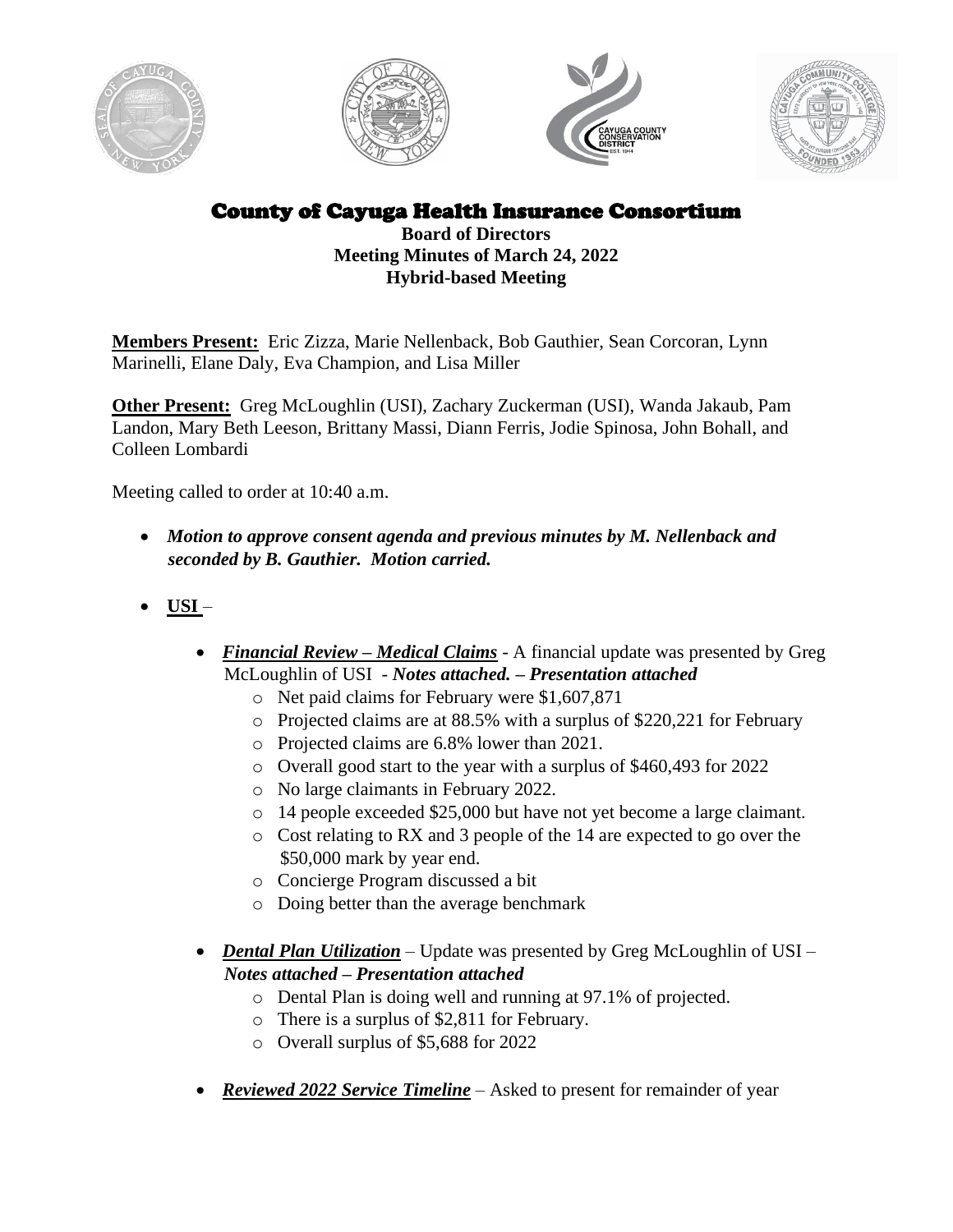- **Old Business**
	- *Municipal Cooperative Agreement Update -*
		- *Review of "Breakout Group" meeting on 3/15*
			- County Attorney reviewing and outlining ways that the document "could be" interpreted.
			- Most in agreement that the grey areas need to be better defined.
			- Follow-up meeting for BOD scheduled for *April 19th from 12:30 to 1:30 pm*.
		- *Timeframe for first draft of new agreement: May 2022*
			- This would coincide with desired timeframe for individual entity claim/ contract review meetings.
			- Rate increase for 2021 was 7% as a whole group
- **New Business**
	- Note Eric Zizza signed audit intent letter Audit has begun.
- **Future Agenda Items/Board Member Concern** –
- **Adjournment**
	- *Motion to adjourn at 11:47 p.m. by E. Daly and seconded by B. Gauthier. Motion carried.*

*Submitted by Lisa Miller*

**Next meeting scheduled for Thursday, April 28, 2022 at 10:30 am via a remote based meeting only**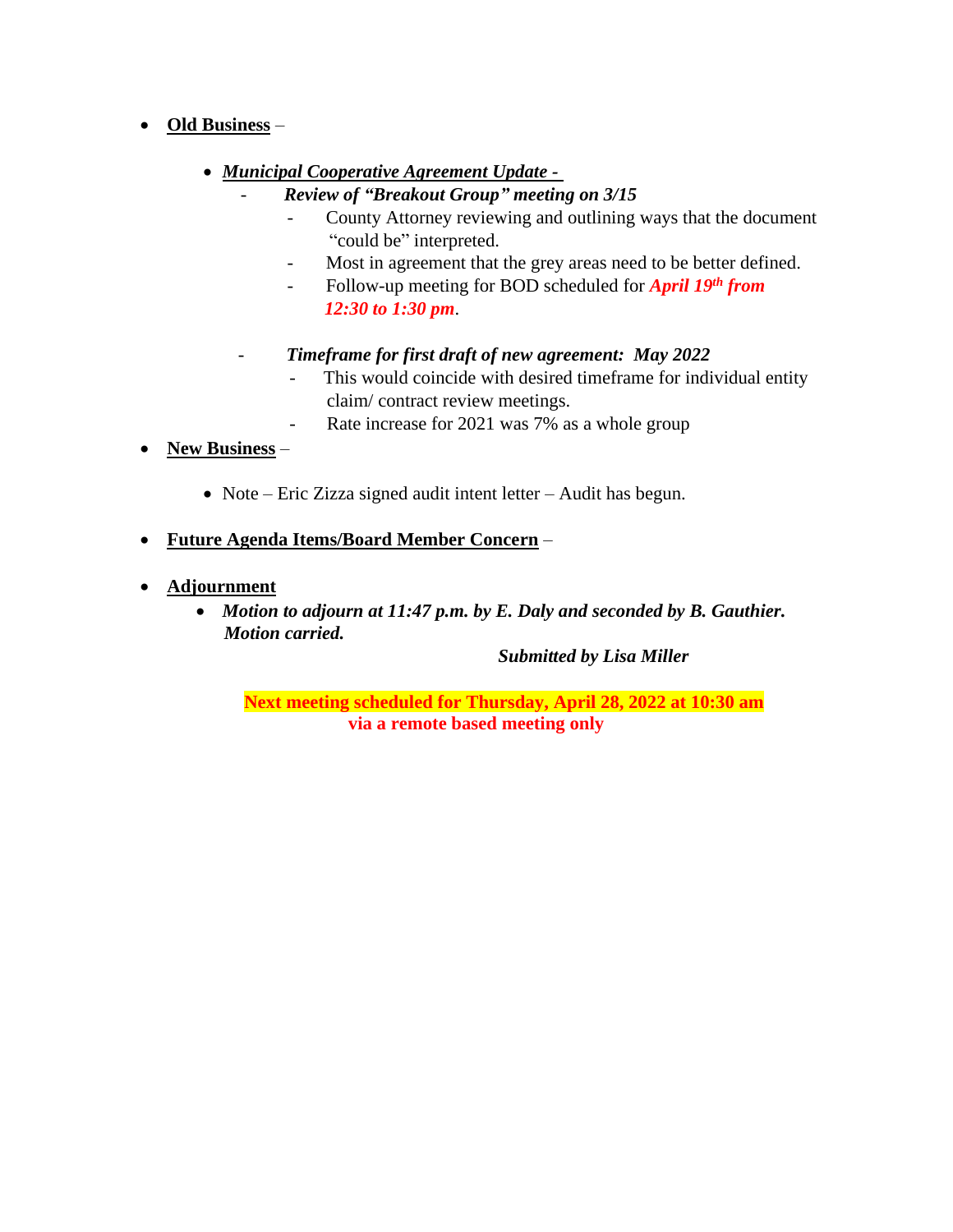Cayuga County Healthcare Consortium Board of Directors Monthly Meeting – USI Meeting Minutes Submitted By Greg McLoughlin Thursday March 24<sup>th</sup>, 2022

**Attendees**: Greg McLoughlin, Zachary Zuckerman, Eric Zizza, Marie Nellenback, Bob Gauthier, Sean Corcoran, Lynn Marinelli, Elane Daly, Eva Champion, and Lisa Miller Wanda Jakaub, Pam Landon, Mary Beth Leeson, Brittany Massi, Diann Ferris, Jodie Spinosa, John Bohall, and Colleen Lombardi

## **Financial / Utilization Review Notes:**

- I. Plan Experience through February 2022:
	- Claims for month of February ran at 88.5% of projected
	- Surplus of \$460,493 when comparing Year to Date medical claims and administrative fees against budgeted amounts.
	- When annualizing year to date claims vs. prior year, claims are running at a 6.8% *decrease* overall and a 7.4% *decrease* per contract per year.
	- No large claimants have breached 50% of stop loss deductible mark (\$187K) in claims year to date.
- II. Dental Plan Utilization through February 2022:
	- Dental plan expenses year to date are running at 97% of projected, resulting in surplus of \$5,688
	- Dental plan expenses in 2021 were 76.7% of projected, which resulted in a surplus of

\$178,151.

- III. Cash Cap Deficit
	- Heading into 2021, there was \$925,451 in liability from claims above the "cashcap"

threshold.

- Claim total for January came in \$160,697 under cash-cap threshold which lowered liability / deficit to \$764,754.
- Cash Cap Report through February was not available; update will be presented during

the April Meeting.

- IV. Municipal Cooperative Agreement
	- Breakout session took place on March  $15<sup>th</sup>$
	- Attorneys to outline possible interpretations and circulate to the group
	- Next meeting scheduled for April 19th
	- Estimated timeframe for updated draft agreement is May 2022.